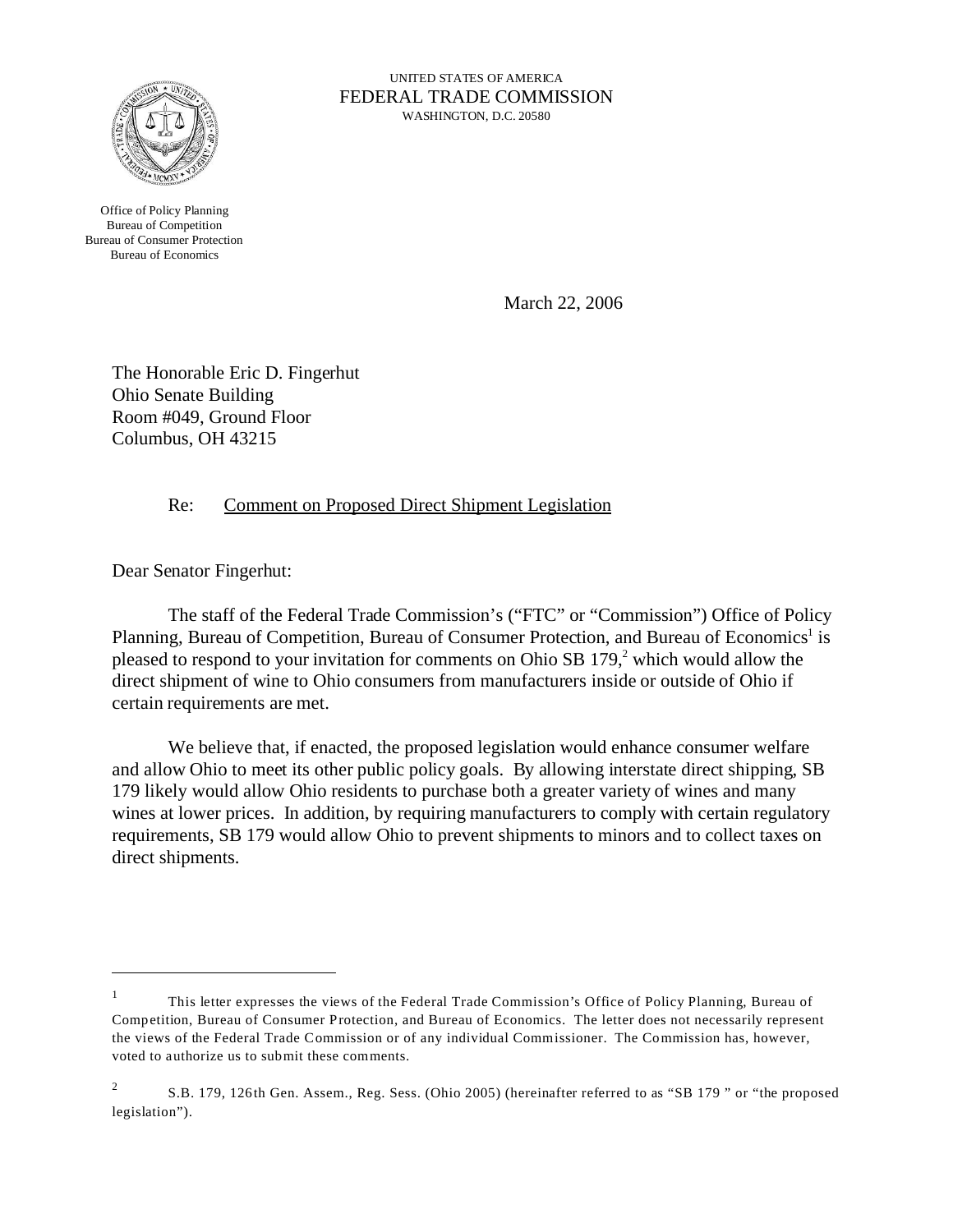Senator Fingerhut March 22, 2006 Page 2 of 11

## **Interest and Experience of the FTC**

The FTC enforces laws prohibiting unfair methods of competition and unfair or deceptive acts or practices in or affecting commerce.<sup>3</sup> Pursuant to this statutory mandate, the Commission seeks to identify and prevent, where possible, business practices and regulations that impede competition without offering countervailing benefits to consumers.<sup>4</sup> The Commission and its staff have considerable experience in analyzing the competitive impact of regulations affecting the alcoholic beverage industry. For example, FTC staff has commented in the past on various restrictions on the vertical relationships between alcoholic beverage producers and wholesalers.<sup>5</sup>

FTC staff also has extensively analyzed the effects of bans on direct wine shipping. In October 2002, the Commission held a workshop to evaluate possible anticompetitive barriers to e-commerce in wine and many other industries ("E-Commerce Workshop").<sup>6</sup> At the workshop, FTC staff heard testimony from several parties with divergent interests, including wineries, wholesalers, and state regulators. The staff also gathered evidence from package delivery companies, the Alcohol and Tobacco Tax and Trade Bureau ("TTB"),<sup>7</sup> and regulators in states that allow direct shipping. In addition, as discussed in more detail below, FTC staff conducted the first empirical study of a wine market in a state that banned interstate direct shipping. In July 2003, FTC staff issued a comprehensive report on the competitive effects of bans on direct shipments of wine ("FTC Wine Report"),<sup>8</sup> and in October 2003, the staff testified at a related

 $7$  The TTB was formerly known as the Bureau of Alcohol, Tobacco, and Firearms.

<sup>3</sup> Federal Trade Commission Act, 15 U.S.C. § 45.

<sup>4</sup> Specific statutory authority for the FTC's competition advocacy program is found in Section 6 of the FTC Act, under which Congress authorized the FTC "[t]o gather and compile information concerning, and to investigate from time to time the organization, business, conduct, practices, and management of any person, partnership, or corporation engaged in or whose business affects commerce," and "[t]o make public from time to time such portions of the information obtained by it hereunder as are in the public interest." *Id.* § 46(a), (f).

<sup>5</sup>*See*, *e.g*., Letter from FTC Staff to Ohio State Rep. Bill Seitz (Dec. 12, 2005), *at*  [http://www.ftc.gov/os/2005/12/051212cmntohiolegiswinefranchis.pdf](http://www.ftc.gov/os/2005/12/051212cmntohiolegiswinefranchis); Letter from FTC Staff to Cal. State Sen. Wesley Chesbro (Aug. 24, 2005), *at* <http://www.ftc.gov/os/2005/08/050826beerfranchiseact.pdf>; Letter from Chicago Regional Office to Ill. State Sen. Dan Cronin (Mar. 31, 1999), *at* <http://www.ftc.gov/be/v990005.htm>; Letter from Atlanta Regional Office to North Carolina State Sen. Hamilton C. Horton, Jr. (Mar. 22, 1999), *at*  <http://www.ftc.gov/be/v990003.htm>; Statement of Phoebe Morse, Dir., Boston Regional Office to the Mass. Alcoholic Beverages Control Comm'n (June 26, 1996), *at* [http://www.ftc.gov/be/v960012.htm](http://www.ftc.gov/be/v960012.htm.).

<sup>6</sup> Public Workshop: Possible Anticompetitive Efforts to Restrict Competition on the Internet, 67 Fed. Reg. 48,472 (July 24, 2002). The workshop's homepage is at <http://www.ftc.gov/opp/ecommerce/anticompetitive/index.htm>.

<sup>8</sup>  [http://www.ftc.gov/os/2003/07/winereport2.pdf](http://www.ftc.gov/os/2003/07/winereport2.pdf.). A copy of this report is enclosed herewith. POSSIBLE ANTICOMPETITIVE BARRIERS TO E-COMMERCE: WINE, FTC STAFF REPORT (2003), at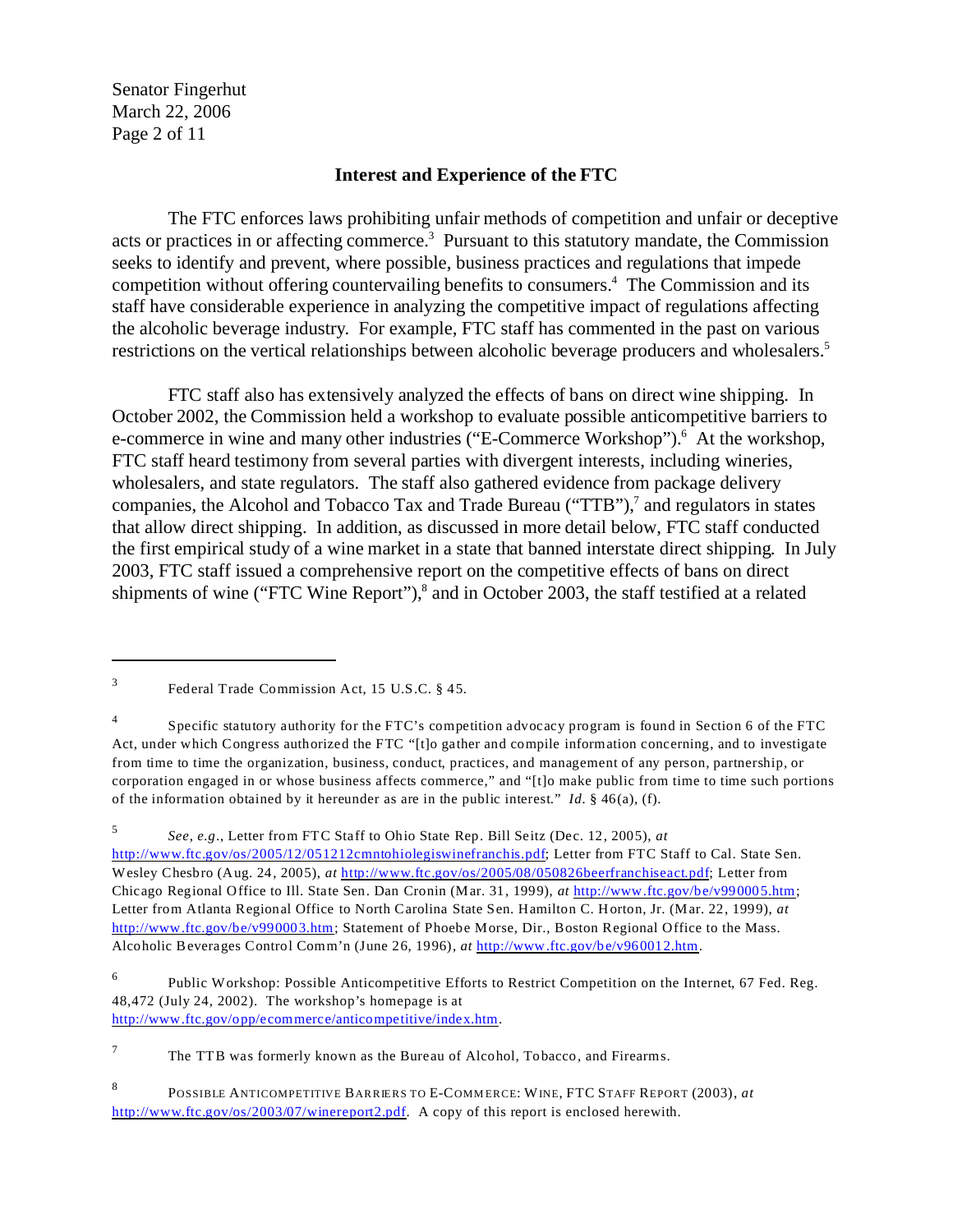Senator Fingerhut March 22, 2006 Page 3 of 11

congressional hearing.<sup>9</sup> In 2004, FTC staff commented on proposed New York legislation involving the direct shipment of wine.<sup>10</sup>

## **The Proposed Legislation**

Ohio law currently places several restrictions on the ability of its consumers to purchase wine directly from out-of-state manufacturers. First, consumers must obtain prior consent for such purchases from the Ohio Division of Liquor Control.<sup>11</sup> Second, consumers must pay all relevant taxes to the state at the time that such consent is requested.<sup>12</sup> Third, purchases from outof-state wine manufacturers are limited to fifteen gallons per family household per three-month period.13 Finally, consumers are prohibited from purchasing any out-of-state wine that Ohio retailers currently are licensed to sell.<sup>14</sup>

The United States Supreme Court decision in *Granholm v. Heald*,<sup>15</sup> issued on May 16, 2005, held that the laws of Michigan and New York that discriminated against out-of-state wine manufacturers and in favor of in-state wine manufacturers in the sale and shipping of wine within those states violated the Commerce Clause of the United States Constitution. Shortly thereafter, a settlement was reached in litigation challenging Ohio's direct-shipment restrictions.<sup>16</sup> As a result of that settlement, and until a legislative amendment or appropriate rule change is effected, Ohio consumers may purchase wine directly from out-of-state manufacturers.<sup>17</sup>

The proposed legislation, which is designed to bring Ohio law into compliance with the *Granholm* decision, would allow the direct shipment of wine to Ohio consumers from

<sup>&</sup>lt;sup>9</sup> See Prepared Statement of the FTC Concerning "E-Commerce: The Case of Online Wine Sales and Direct Shipment," Before the Subcommittee on Commerce, Trade, and Consumer Protection of the Committee on Energy and Commerce, United States House of Representatives (Oct. 30, 2003), *at*  <http://www.ftc.gov/os/2003/10/031030ecommercewine.htm>.

<sup>10</sup> Letter from FTC Staff to New York State Rep. William Magee *et al.* (Mar. 29, 2004) ("New York Letter"), *at* [http://www.ftc.gov/be/v040012.pdf](http://www.ftc.gov/be/v040012.pdf.).

<sup>11</sup> OHIO REV. CODE § 4303.25; OHIO ADMIN. CODE 4301:1-1-22(A), (C).

<sup>&</sup>lt;sup>12</sup> *Id.* at  $4301:1 - 1 - 23(A)(4)$ .

<sup>13</sup>  $Id.$  at  $(A)(5).$ 

<sup>14</sup> *Id.* at  $(A)(3)$ .

<sup>15 125</sup> S. Ct. 1885, 1907 (2005).

<sup>16</sup>*See Stahl v. Taft*, No. 2:03cv00597 (S.D. Ohio July 19, 2005) (agreed order and injunction).

<sup>17</sup>*See* Ohio Division of Liquor Control Web site, *at* <http://www.liquorcontrol.ohio.gov/DirectShipping.htm> (providing relevant information and required tax form).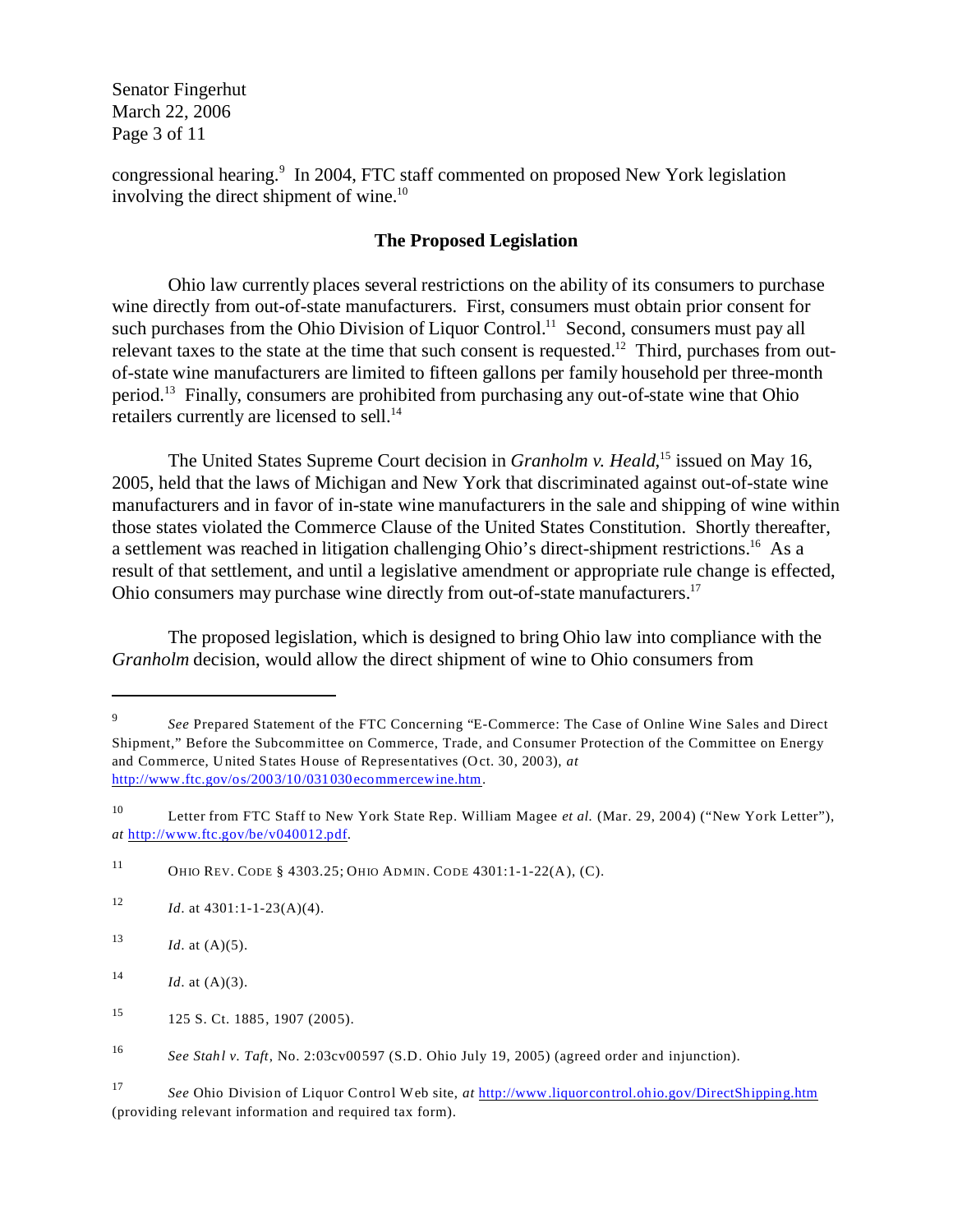Senator Fingerhut March 22, 2006 Page 4 of 11

manufacturers inside or outside of Ohio if certain requirements are met. First, any manufacturer that ships directly to Ohio consumers must have a valid license or permit in at least one state for the manufacture and sale of wine.<sup>18</sup> Second, the individual ordering the wine to be delivered must be at least twenty-one years of age and personally sign a document acknowledging the wine's receipt at time of delivery.<sup>19</sup> Finally, the manufacturer must either collect from the consumer and pay all applicable taxes or notify the consumer that he or she is liable for the payment of such taxes.20 Any violation of these requirements would be a first-degree misdemeanor. $21$ 

#### **Competitive Effects of the Proposed Legislation**

Based on extensive research in the area of direct shipping, FTC staff believes that the proposed legislation would enhance consumer welfare. By allowing interstate direct shipping, SB 179 likely would allow Ohio residents to purchase a greater variety of wines, as well as many wines at lower prices. In addition, SB 179 would allow Ohio to meet its other policy goals. States that have addressed the direct shipping issue typically cite underage drinking and tax collection as the primary concerns raised by direct shipping. By requiring manufacturers to comply with certain regulatory requirements, SB 179 would allow Ohio to prevent shipments to minors and to collect taxes on direct shipments.

## **A. The Proposed Legislation Likely Would Allow Ohio Consumers to Purchase a Greater Variety of Wines**

SB 179 likely would substantially increase the variety of wines available to Ohio consumers. Through direct shipping, and particularly through the Internet, consumers can conveniently purchase many wines that are not available in nearby bricks-and-mortar stores. The Internet effectively expands the geographic market by allowing online vendors to compete nationally. Further, an individual online store may feature more products than many bricks-andmortar retail locations, as bricks-and-mortar retailers may not have the demand or shelf space to justify keeping a large variety of wines in stock.<sup>22</sup> Moreover, smaller wineries may be unable to distribute their wines effectively through the three-tier (*e.g.*, manufacturer/wholesaler/retailer) system that is mandated in most states. As the Supreme Court recently noted in its *Granholm* 

<sup>22</sup> According to a trade association that participated in the E-Commerce Workshop, domestic wineries produce approximately 25,000 wine labels, and even in a large market like Illinois, only slightly more than 500 of these labels are available through bricks-and-mortar stores. *See* FTC Wine Report at 24.

<sup>18</sup> SB 179 § 1, at 1-2.

<sup>19</sup>*Id.* at 2.

<sup>20</sup>*Id.* 

<sup>&</sup>lt;sup>21</sup> *Id.* at 3.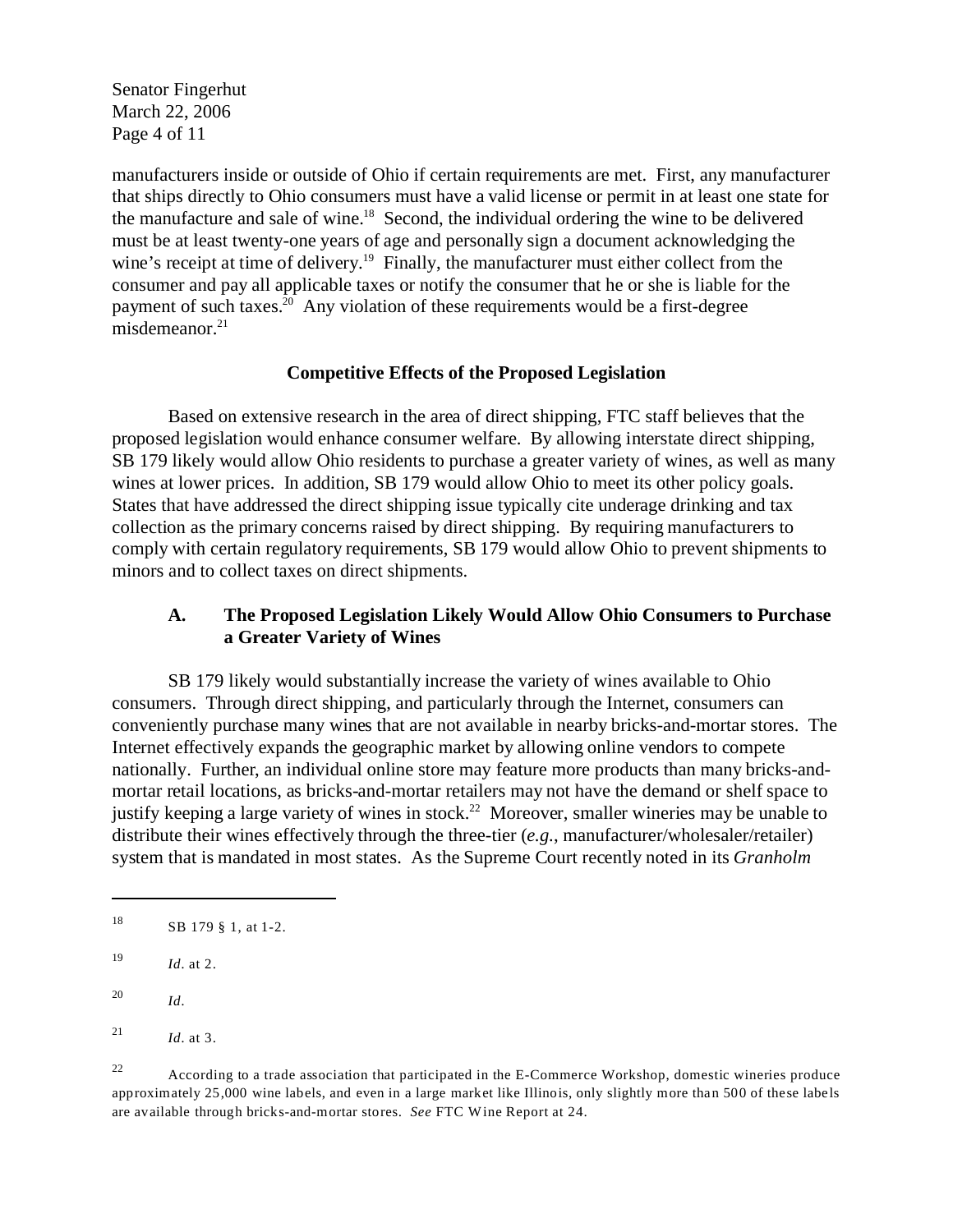Senator Fingerhut March 22, 2006 Page 5 of 11

decision, "many small wineries do not produce enough wine or have sufficient consumer demand for their wine to make it economical for wholesalers to carry their products. This has led many small wineries to rely on direct shipping to reach new markets."<sup>23</sup>

More importantly, the total number of varieties available online likely surpasses the total number available in bricks-and-mortar stores that are within a reasonable distance of a particular consumer. Consumers are likely to value having a variety of wines from which to choose. One of the most popular wine magazines, *The Wine Spectator*, reviews over 10,000 different wines annually.24 Further to this point, a Nobel laureate in economics testified at the E-Commerce Workshop that "the value to consumers of direct wine shipments com[es] primarily from access to wines that are not available in their communities."<sup>25</sup> Thus, direct shipping can give consumers convenient access to many more wines, including popular labels and smaller labels from around the country.

As part of its analysis of the impact on consumers of interstate direct shipping bans, FTC staff conducted a study of wine prices and availability in the McLean, Virginia area ("2002 McLean Study").<sup>26</sup> At the time of the study, Virginia prohibited interstate direct shipping. Using the *Wine and Spirits* annual list of the top fifty most popular wines in America, the 2002 McLean Study found that 15% of the wines in the sample were available online but not in retail wine stores within ten miles of McLean.<sup>27</sup> Moreover, many of these wines were popular labels. Approximately 53% of the wines that were unavailable in the McLean area came from among the twenty most popular labels.<sup>28</sup> As noted in the FTC Wine Report, these quantitative findings likely understated the impact on variety of the interstate shipping ban. Because the sample was

<sup>28</sup>*Id.* (8 of 15 wines unavailable offline among 20 most popular wines in *Wine & Spirits* poll).

<sup>23</sup>*Granholm*, 125 S. Ct. at 1892 (citation omitted). *See also Dickerson v. Bailey*, 212 F. Supp. 2d 673, 695 (S.D. Tex. 2002) (finding that the three-tier system "may lock most [out-of-state wineries] out of any access to Texas markets, even if they are willing to take on the additional costs. Such discrimination is especially felt by small, family-run wineries with limited production . . . ."), *aff'd*, 336 F.3d 388 (5th Cir. 2003); Gina M. Riekhof & Michael E. Sykuta, *Politics, Economics, and the Regulation of Direct Interstate Shipping in the Wine Industry*, 87 AM. J. AGRIC. ECON. 439, 442 (2005) ("For small wineries seeking to increase their volume, consumer base, and geographic market, direct shipment prohibitions represent a significant obstacle to growth.").

<sup>24</sup>*See* David Sloane, E-Commerce W orkshop W ritten Statement 1, *at*  <http://www.ftc.gov/opp/ecommerce/anticompetitive/panel/sloane>.pdf.

<sup>25</sup> Daniel L. McFadden, E-Commerce W orkshop W ritten Statement 2, *at*  <http://www.ftc.gov/opp/ecommerce/anticompetitive/panel/mcfadden>.pdf.

<sup>&</sup>lt;sup>26</sup> The 2002 M cLean Study, which is attached to the FTC W ine Report at Appendix A, has been published as Alan E. Wiseman and Jerry Ellig, *Market and Nonmarket Barriers to Internet Wine Sales: The Case of Virginia*, BUS. & POL., Vol. 6, No. 2, Art. 4 (2004).

<sup>&</sup>lt;sup>27</sup> FTC Wine Report at 18 (excluding wines that could not be found either online or offline, 12 of 79 wines in sample available only online).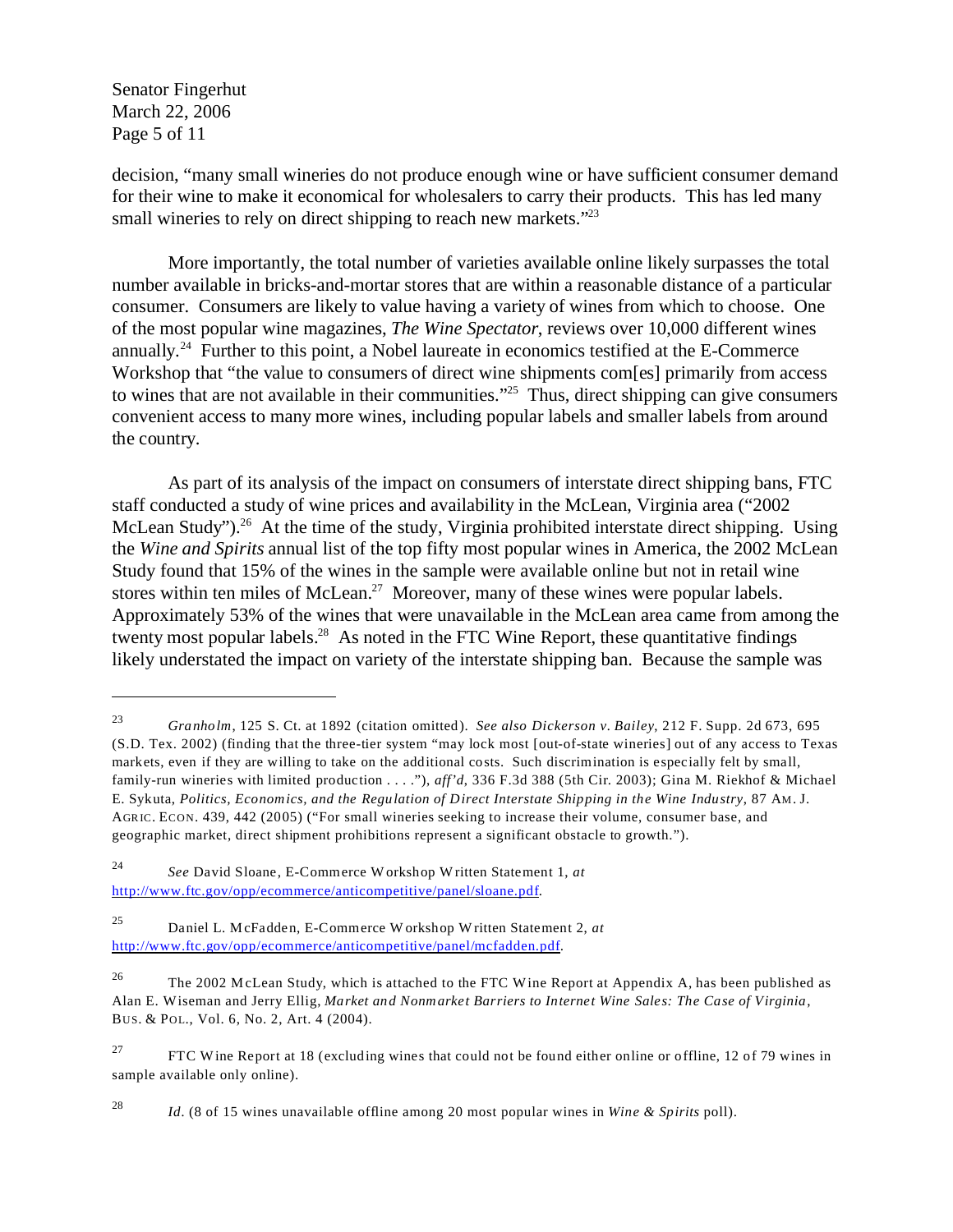Senator Fingerhut March 22, 2006 Page 6 of 11

limited to the most popular labels, it excluded thousands of lesser-known labels that bricks-andmortar stores may not have carried, as well as those that may not have been known to consumers.29

Subsequent research by the authors of the 2002 McLean Study confirms the negative effects on variety caused by interstate direct shipping bans. Following the statutory repeal of Virginia's direct shipping ban in July 2003, the study's authors conducted an analysis in 2004 to determine the impact on availability and prices of such repeal ("2004 McLean Study"), $30$  using procedures identical to those used in the 2002 study. The findings of the latter study with respect to availability were similar to those of the previous study. That is, 12.5% (as compared to 15%) of the wines in the sample of popular wines were available online but still not in bricks-andmortar wine stores within ten miles of McLean at the time of the data collection.<sup>31</sup> As demonstrated by these empirical analyses, online sources provide consumers with access to wines that local retail stores do not carry. Adoption of SB 179, therefore, likely would provide Ohio consumers with access to a greater variety of wines.

# **B. The Proposed Legislation Likely Would Allow Ohio Consumers to Purchase Many Wines at Lower Prices**

Depending on the wine's price, the quantity purchased, and the method of delivery, consumers can achieve substantial savings by purchasing wine online. The 2002 McLean Study found that, excluding shipping costs, wines in the sample cost on average 16% less if purchased online.<sup>32</sup> Because shipping costs do not vary with the wine's price, consumers can save more money on more expensive wines, while less expensive wines may be cheaper in bricks-andmortar stores. The 2002 McLean Study also found that if consumers use the least expensive shipping method, they can save an average of 8-13% on wines costing \$20 or more per bottle and an average of 20-21% on wines costing \$40 or more per bottle.<sup>33</sup> In addition, direct shipping lets consumers avoid the cost of spending time to travel to bricks-and-mortar stores.<sup>34</sup>

Moreover, even if consumers choose to buy wine from bricks-and-mortar retailers,

<sup>29</sup>*Id.* at 22.

32 FTC Wine Report at 19.

<sup>33</sup>*Id.* 

<sup>34</sup>*See, e.g.*, Clifford Winston, *Conceptual Developments in the Economics of Transportation: An Interpretive Survey*, 23 J. ECON. LIT. 57, 75-77 (1985) (discussing costs of travel time).

<sup>30</sup>*See* Alan E. Wiseman & Jerry Ellig, *Legislative Action and Market Responses: Results of Virginia's Natural Experiment with Direct Wine Shipment* (Dec. 15, 2005) (Mercatus Center working paper), *at*  <http://www.mercatus.org/pdf/materials/1481.pdf>.

<sup>31</sup>*Id.* at 12 (9 of 72 wines in sample available only online).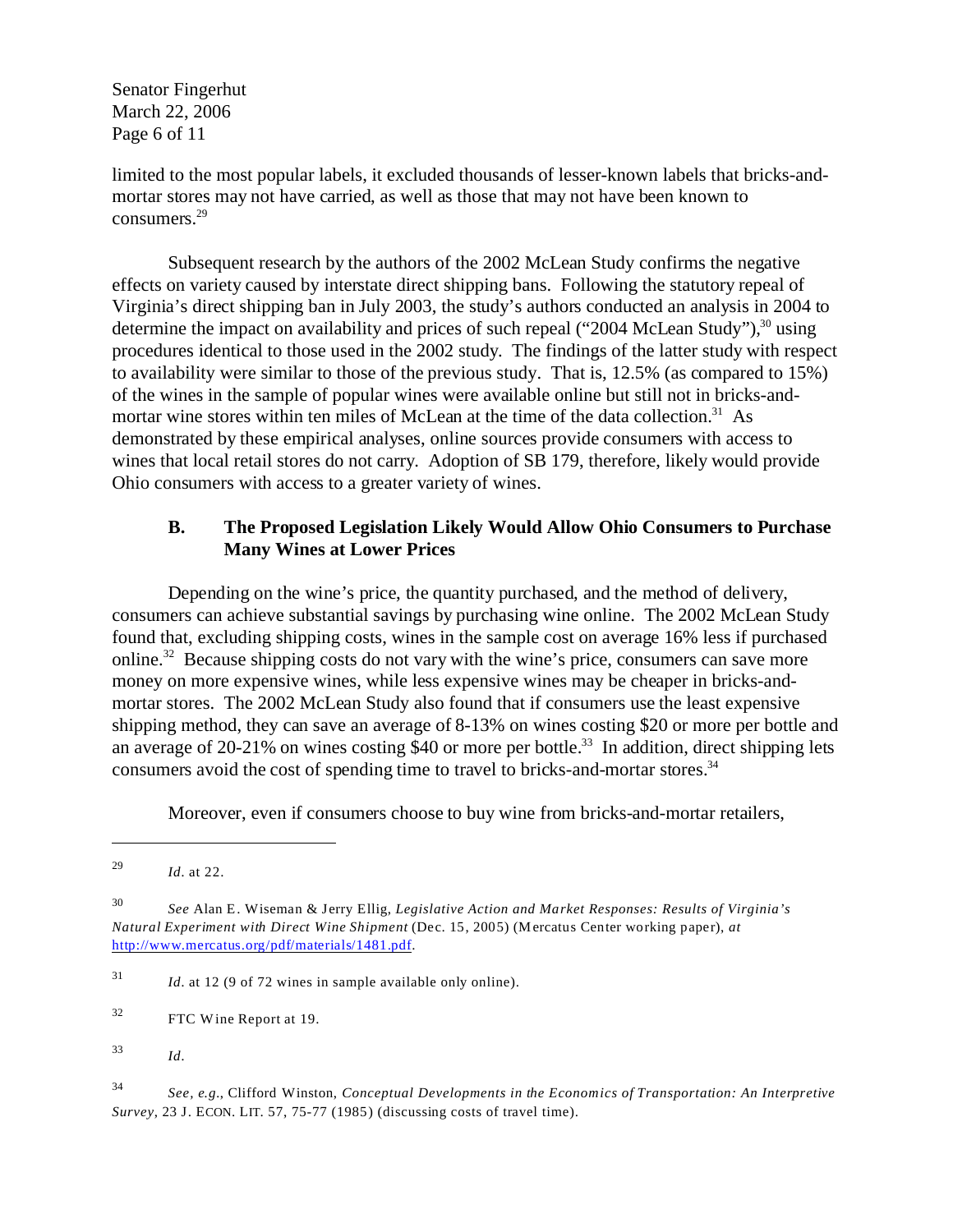Senator Fingerhut March 22, 2006 Page 7 of 11

direct shipping still encourages price competition between online and offline sources. In states that allow direct shipping, the Internet allows wineries and other merchants<sup>35</sup> across the nation to compete with local bricks-and-mortar retailers. The Internet also helps consumers comparison shop and lets suppliers compete in geographic markets that otherwise may be closed to them, perhaps due to the three-tier system or franchise laws.<sup>36</sup> This competition likely forces down prices. One court found that the ban on interstate direct shipping constituted "economic protectionism, negatively impacting Texas consumers because of more limited wine selection and higher prices."<sup>37</sup> An economist who participated in the E-Commerce Workshop observed:

[C]onsumers benefit from free markets operated with the minimum government regulation required for consumer protection. . . . The restrictions on direct purchase of premium wines and their interstate shipment that have been adopted by a number of States are, I believe, another example of abuse of the regulatory process to protect concentrated economic interests, going far beyond the minimum regulations needed to maintain the integrity of State taxation and to protect minor consumers.38

By allowing direct shipping, SB 179 would increase competition and allow Ohio consumers to find lower wine prices. In fact, that conclusion was confirmed in the case of Virginia, which recently repealed its ban on interstate direct shipping. The 2004 McLean Study found that, following the statutory repeal, online prices were on average 9% lower than offline prices, excluding shipping costs.<sup>39</sup> More importantly, the study found that legalization of direct shipping resulted in a reduction in the differential between online and offline prices, as bricksand-mortar retailers became more competitive. The differential between average online and offline prices fell by nearly 40% between 2002 and 2004, by one estimate, while the spread

<sup>35</sup> The 2002 McLean Study found that "the lowest online prices overwhelmingly come not from wineries, but from out-of-state retail outlets that have web-accessible inventories." FTC Wine Report App. A at 25 n.22. It appears that SB 179, which limits the privilege of direct shipping to "manufacturers" (*see* SB 179 § 1, at 1-2), would not permit such retail outlets to ship directly to Ohio consumers. As FTC staff indicated in its March 2004 letter to New York legislators (*see* New York Letter, *supra* note 10, at 7), allowing out-of-state retailers, as well as wineries, to ship directly to consumers would provide additional competition that likely would lead to even lower prices for such consumers. New York ultimately enacted legislation permitting (interstate and intrastate) direct shipping of wine to its consumers. *See* N.Y. Alco. Bev. Cont. Law §§ 79-c, 79-d (McKinney 2005).

<sup>36</sup>*See generally* American Bar Association, Section of Antitrust Law, E-Commerce W orkshop Public Comment (describing various state statutes that may restrict e-commerce), *at*  <http://www.ftc.gov/opp/ecommerce/anticompetitive/comments/aba>.pdf.

<sup>37</sup>*Dickerson v. Bailey*, 87 F. Supp. 2d 691, 709 (S.D. Tex. 2000).

<sup>38</sup> Daniel L. McFadden, E-Commerce W orkshop W ritten Statement 1, *at*  <http://www.ftc.gov/opp/ecommerce/anticompetitive/panel/mcfadden>.pdf.

<sup>39 2004</sup> McLean Study at 15. Consistent with the 2002 findings, online savings were smallest for wines priced below \$20 (7.6%) and largest for wines priced at or above \$40 (21%). *Id.*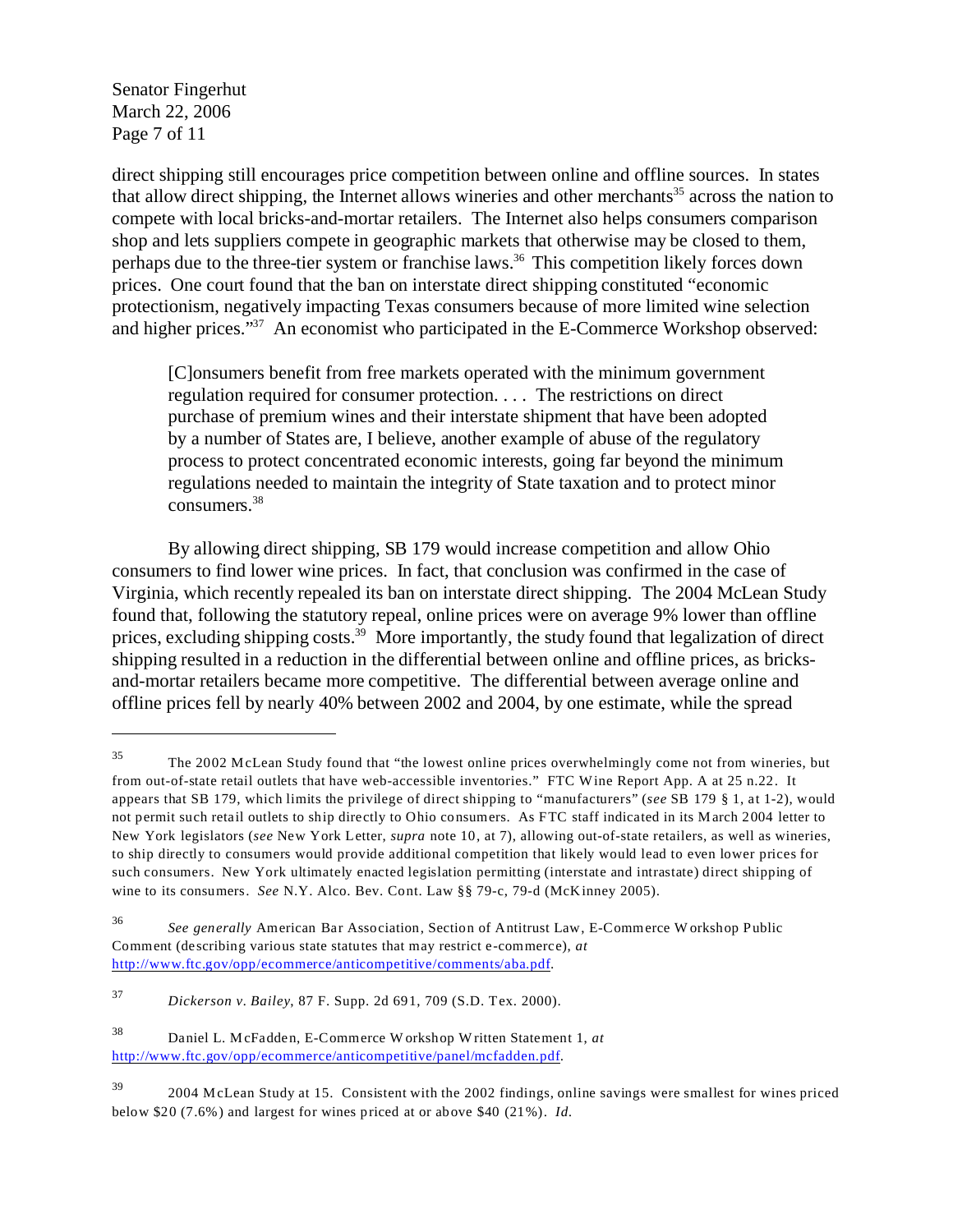Senator Fingerhut March 22, 2006 Page 8 of 11

between the lowest online and average offline prices fell by 26% during that time, according to another estimate.40

# **C. States That Permit Interstate Direct Shipping of Wine Generally Report Few or No Problems with Direct Shipments to Minors**

Although direct shipping can provide consumers with important benefits, policymakers have expressed concern that direct shipping might exacerbate the problem of underage drinking. As FTC staff has recognized in its Wine Report and in other documents, underage alcohol use is a significant national concern.<sup>41</sup> In the context of the direct shipping of wine, however, the evidence shows that states that permit such shipping generally report few or no problems with shipments to minors.

FTC staff contacted officials from several states that allow interstate direct shipping and asked them whether they had experienced problems with shipping to minors. These states generally reported few, if any, problems with direct shipping to minors.<sup>42</sup> Most of them did not believe that interstate direct shipment of wine to minors was a serious problem, although several of them believed that it is possible for minors to buy wine online.<sup>43</sup> None of the states reported more than isolated instances of minors buying or even attempting to buy wine online.<sup>44</sup> State regulators uniformly expressed greater concern about underage access to alcohol through traditional avenues.45

The state officials offered many possible explanations for their experiences. New Hampshire concluded that minors are less likely to purchase wine online because of the extra expense of ordering over the Internet.<sup>46</sup> This conclusion is consistent with the 2002 McLean

<sup>40</sup>*Id.* at 17-19. This latter comparison reflects the assumption that, given available Internet search capabilities, a consumer can more readily find the lowest online price for a particular wine than the lowest offline price for such wine. *See id.* at 18 n.38.

<sup>41</sup>*See, e.g.*, FTC Wine Report at 26-38; FTC, *Self-Regulation in the Alcohol Industry: A Review of Industry Efforts to Avoid Promoting Alcohol to Underage Consumers* App. A (Sept. 1999), *at*  <http://www.ftc.gov/reports/alcohol/alcoholreport.htm>.

<sup>42</sup>*See* FTC Wine Report at 31.

<sup>43</sup>*See id.* 

<sup>44</sup>*See id.* at 33.

<sup>45</sup>*See id*. at 32-33 (chart summarizing state responses).

<sup>46</sup>*Id.* App. B (New Hampshire letter). *See also* Editorial, *The Carafe is Half Full*, WALL ST. J., July 3, 2003, at A10 (arguing that teenagers are not interested in expensive wines, and that "[t]hirty states allow wine shipments within their borders without a surge in teen drinking").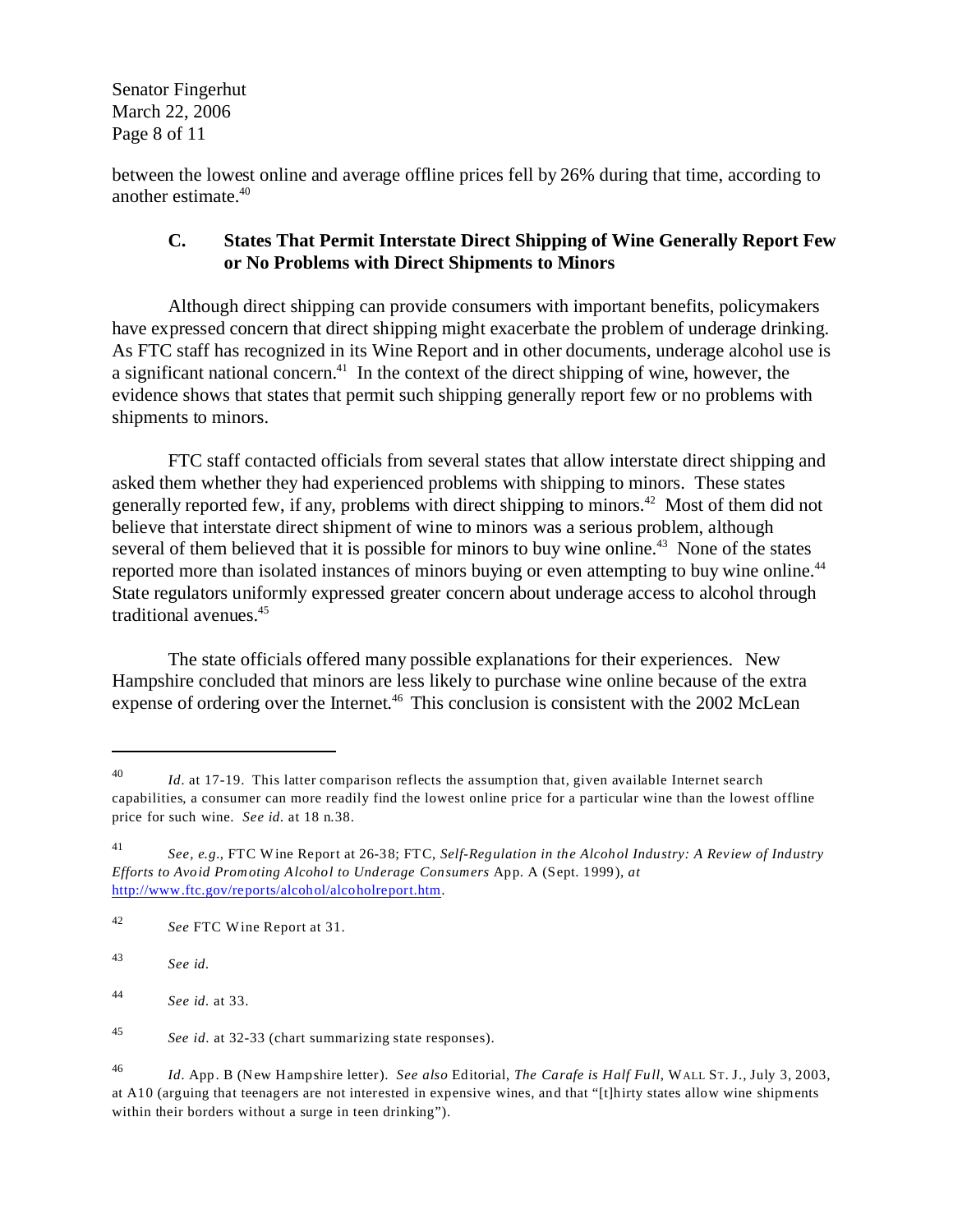Senator Fingerhut March 22, 2006 Page 9 of 11

Study, which found that when transportation costs are included, lower-end wines – those most likely to be purchased by minors, to the extent that they seek to purchase wine – are more expensive when purchased over the Internet than through offline stores.<sup>47</sup> Similarly, several state officials also commented that, based on their experience, minors were much more likely to buy alcohol through offline sources than over the Internet. 48 Further, in *Granholm*, the Supreme Court rejected the arguments of New York and Michigan that their interstate direct shipping bans were justified by their concerns over underage drinking. Citing the FTC Wine Report, the Court found it unsurprising that "[s]tates currently allowing direct shipments report no problems with minors' increased access to wine," reasoning that (1) minors are less likely to consume wine, as opposed to other forms of alcohol; (2) minors who decide to disobey the law have more direct means of doing so; and (3) direct shipping is an imperfect avenue of obtaining alcohol for minors, who generally want instant gratification.<sup>49</sup>

Of course, efforts should be made to prevent underage purchases of alcohol, both online and offline, and SB 179 incorporates safeguards against direct shipping to minors. SB 179 would require the recipient of any direct wine shipment to be at least twenty-one years of age and to sign personally for the product when it is received. Any violation of such requirement would be a first-degree misdemeanor. As a result, SB 179 would allow Ohio to prevent the direct shipment of wine to minors.

# **D. States That Permit Interstate Direct Shipping of Wine Generally Report Few or No Problems with Tax Collection**

SB 179 would require either manufacturers or consumers to pay all applicable taxes on direct shipments of wine to Ohio consumers. Of the states permitting direct shipping and collecting taxes therefrom, most report few, if any, problems with such tax collection. Nebraska,

<sup>48</sup>*See id.* App. B (California testimony; letters from New Hampshire and Wisconsin).

<sup>47</sup>*See* FTC Wine Report at 19, 21.

<sup>49</sup>*Granholm*, 125 S. Ct. at 1905 (citing FTC Wine Report at 12, 33, 34 & n.137). Of course, the fact that states have received few complaints about direct shipments to minors does not establish that minors are not purchasing wine online. FTC staff cannot rule out the possibility that minors are buying wine online undetected by state officials. Nevertheless, the staff is aware of no systematic study assessing whether direct shipping increases alcohol consumption by minors. FTC staff has found only one study that addresses the impact of "home delivery" of alcohol on underage drinking. *See* Linda A. Fletcher *et al.*, *Alcohol Home Delivery Services: A Source of Alcohol for Underage Drinkers*, J. STUD. ALCOHOL 61: 81-84 (2000). This study, however, examines the impact of home delivery of keg beer and other alcohol on underage drinking from such traditional retailers as local liquor stores. Although the study raises important issues of concern, it provides little information upon which to assess interstate direct shipping of wine. The study does not specifically address online sales, interstate direct shipment via package delivery companies, or wine. Moreover, the study itself states that "data presented here do not reveal the frequency of delivery use or whether delivery purchases served as a primary source of alcohol," and the study does not assess whether home delivery or direct shipping increases underage alcohol consumption above the level that would occur without those channels. *Id.* at 84.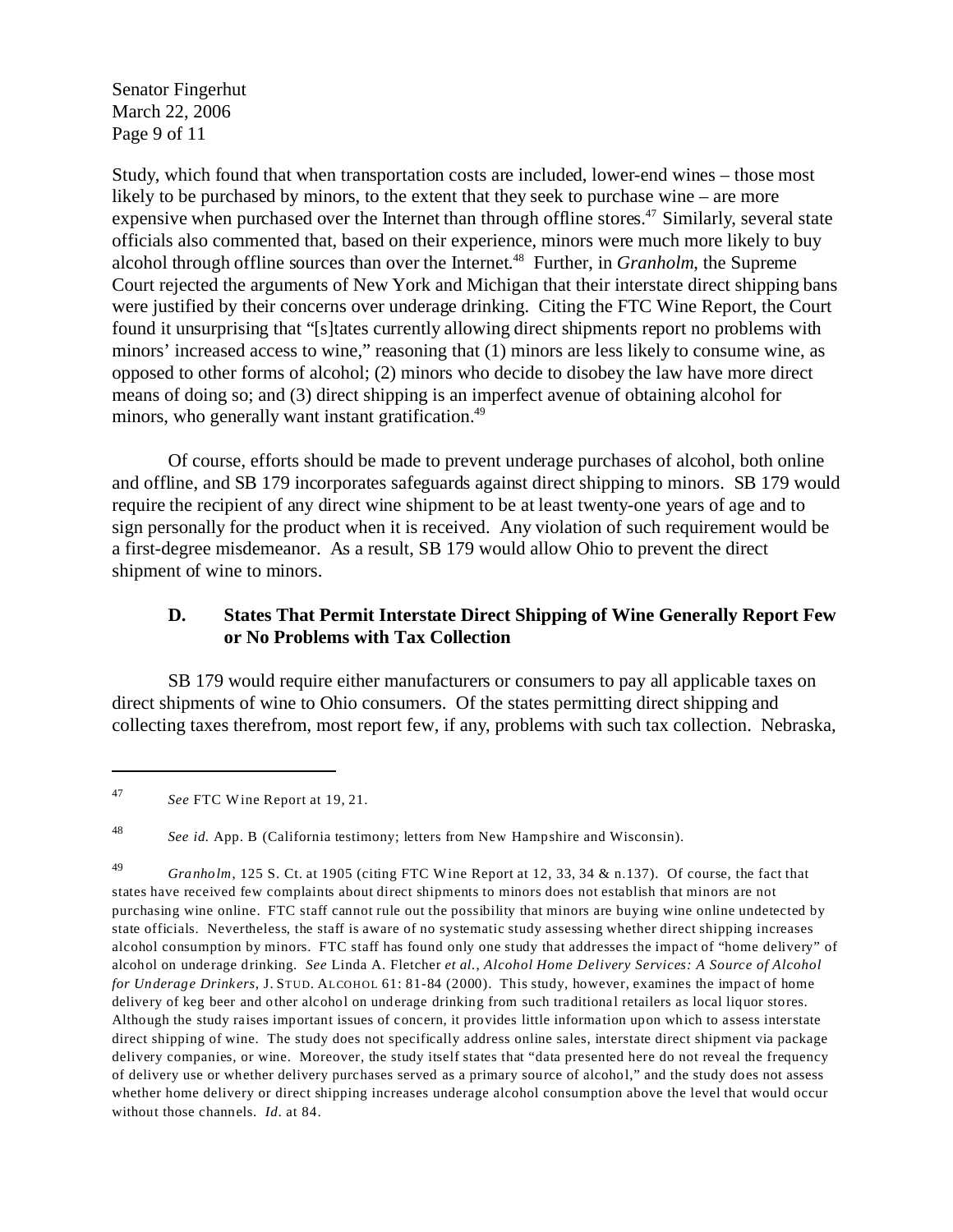Senator Fingerhut March 22, 2006 Page 10 of 11

for example, reports that they "have also not, as yet, had any problems with the collection of excise tax[es]."50 North Dakota reports that "[t]axes are collected. [There are n]o problems to date that we are aware of."<sup>51</sup> To the extent that states have problems with out-of-state suppliers, they have addressed such problems in less restrictive ways than banning all interstate direct shipping. $52$ 

Furthermore, as discussed in both the FTC Wine Report<sup>53</sup> and the *Granholm* opinion,<sup>54</sup> to the extent that out-of-state manufacturers fail to comply voluntarily with tax (or any other) regulations, states can report problems to TTB, which has the authority to revoke a manufacturer's federal license – necessary to operate in any state – for violating state law, or utilize the Twenty-First Amendment Enforcement Act,<sup>55</sup> which provides state attorneys general the power to bring civil actions in federal court for injunctive relief against out-of-state manufacturers that violate state liquor laws.

Finally, regardless of whether a state permits or prohibits interstate direct shipping, there is no reason to believe that legalizing direct shipping would increase tax evasion. It is unlikely that states would increase illegal interstate direct shipping by creating procedures that would allow out-of-state suppliers to ship legally and pay taxes. If suppliers who currently ship illegally continue to ship illegally, then the level of tax evasion would remain unchanged; however, if some suppliers who currently ship illegally decide to ship legally, then tax evasion would fall. Moreover, if interstate direct shipping increases overall commerce in wine, overall tax revenue likely would rise.<sup>56</sup>

#### **Conclusion**

The Internet lets consumers purchase an unprecedented array of goods and services from

55 27 U.S.C. § 122a (2000).

<sup>56</sup>*See* FTC Wine Report at 39-40.

<sup>50</sup> FTC Wine Report App. B (Nebraska letter).

<sup>51</sup>*Id.* (North Dakota letter).

<sup>52</sup>*See, e.g.*, *id.* (New Hampshire letter) ("[New Hampshire] collects an 8% fee on all shipments into the [state]. When the NH Liquor Commission discovers an improper shipment we contact the company and inform them of the laws in NH. Once the company learns of NH laws they normally get a permit or stop shipping into NH. The NH Liquor Commission is working with out-of-state supplier[s] and encouraging them to obtain a permit.").

<sup>53</sup>*See id.* at 39.

<sup>54</sup>*See Granholm*, 125 S. Ct. at 1906. The Supreme Court in *Granholm* found the states' tax collection justification for banning interstate direct shipping as unconvincing as the proffered underage drinking justification. *See id.* at 1906-07.